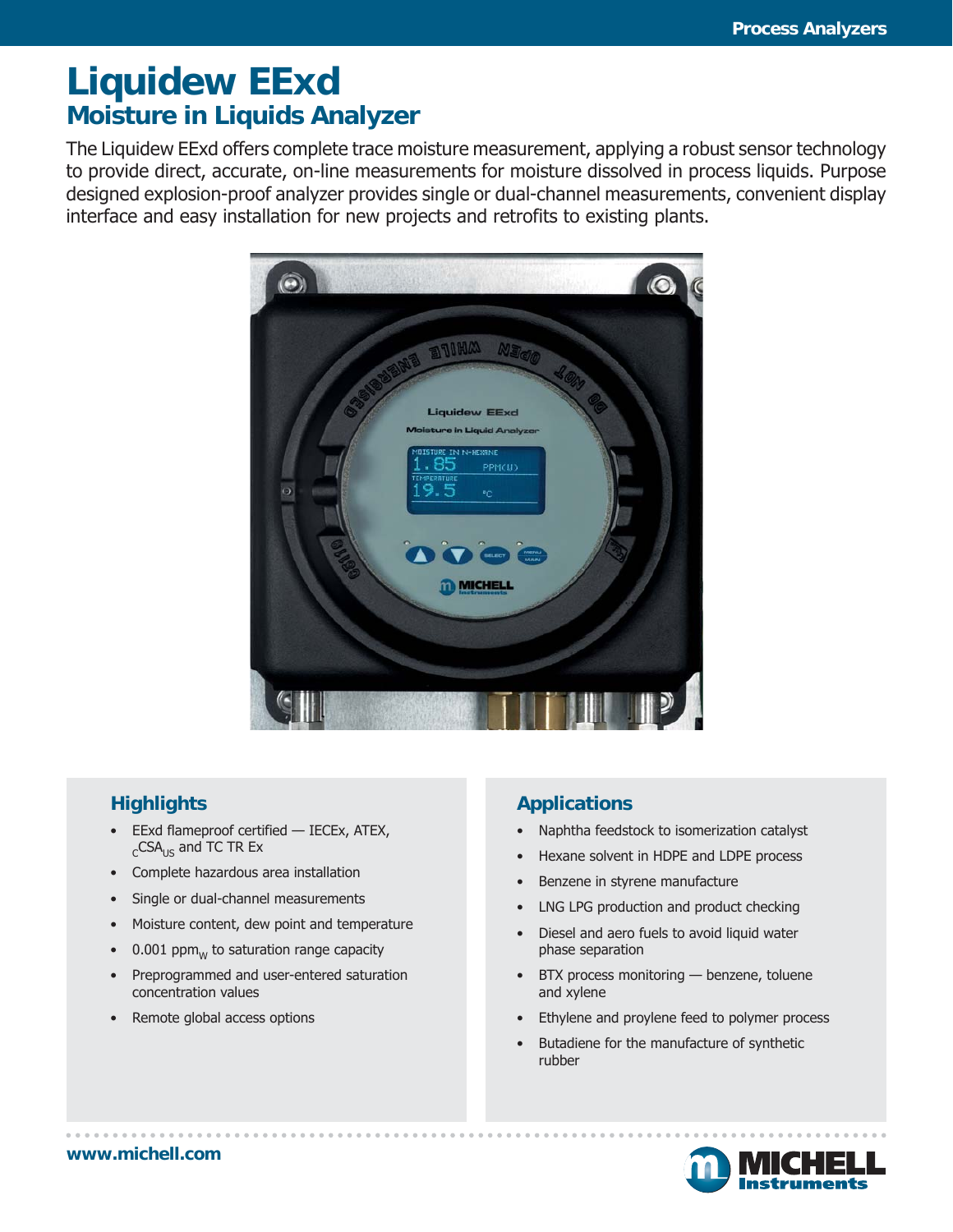### **Liquidew EExd The Moisture in Liquids Analyzer for the Modern Process Environment**

Liquidew EExd is a purpose designed, certified explosion proof solution to on-line continuous moisture measurement for petrochemical liquid applications.

The analyzer is installed directly in the hazardous area, simplifying site installation and retrofits. Moisture content is determined in parts per million by weight ( $ppm_w$ ) through Henry's Law from the measured water dew-point temperature and liquid temperature. The instrument uses an extensive list of saturation concentration data preprogrammed for a variety of petrochemical liquids, with provision for easy entry of 'custom' characteristics data by the user.

Experience in sample handling and conditioning is built into the Best Practice Sampling System that completes the comprehensive factory built analyzer package. The system is ready for installation next to the sample point or point of interest in the process.

#### **Simple Explosion Proof Installation**

Liquidew EExd is a self-contained, field-based moisture analyzer, certified as flameproof for use in IEC Zone 1 and 2 and explosion proof NEC Class 1 Div. 1 and 2 hazardous areas. The main unit (electronics and sensing) and associated sampling system may be mounted at a convenient location next to the pipeline or process, with liquid sample and process return connections.

A single, low wattage single-phase AC supply is required for both the analyzer and sampling system. No barrier units or safety grounding are required, saving the user both cost and inconvenience.

#### **Advanced Sensor Technology**

Liquidew EExd utilizes the Michell Ceramic Moisture Sensor with integrated temperature measurement, offering unrivalled reliability and performance in natural gas and petrochemical installations world-wide.

Thick and thin-film semiconductor technologies with metallized ceramics produce an exceedingly durable sensor, with the physical resilience to provide long-term reliable service in liquid phase measurements.

Every Liquidew EExd sensor is calibrated against fundamental dewpoint measurement systems in Michell's world-class laboratory, which is internationally accredited and directly traceable to both NPL (UK) and NIST (USA) base standards.



#### **Single and Dual Channel**

Liquidew EExd is available in 1 and 2 channel versions to achieve best economy and installation convenience in fulfilling on-line moisture in liquid applications.

#### **Temperature Controlled for Best Accuracy**

To ensure continuous optimum performance the Liquidew EExd main unit is internally temperature controlled at the normal maximum local environmental temperature. This greatly reduces the effect of diurnal temperature variations that would otherwise introduce transitional adsorption and desorption effects in the sample handling components and result in erroneous measurements during periods of temperature change.

The Liquidew EExd features an advanced temperature compensation algorithm that automatically maintains the best possible measurement accuracy in the event of heater failure or, if the prevailing climate exceeds the set temperature level.

#### **Easy Calibration Maintenance**

Maintenance of traceable calibration is essential to the lifetime performance of all analyzers. Beware claims of 'automatic calibration' — this is a non-traceable, internal field-check and does not represent a true calibration of the analyzer.

For Liquidew EExd, true calibration maintenance is simple. Michell's unique Service Exchange Program offers fast delivery world-wide, of newly calibrated replacement Ceramic Sensors which are certified traceable to NIST and NPL standards. As the calibration data for the EExd Sensor is programmed into onboard non-volatile memory, the fitting of a Service Exchange Sensor renews the calibration, with minimal down-time: no programming or data input is required by the user to complete the calibration process.

The Service Exchange Program facilitates a professional, scheduled user QA program at a lower cost than a traditional 'return to manufacturer' recalibration service. Calibration or exchange is recommended annually for innocuous liquids and six months for 'aggressive' liquids.

#### **Liquidew EExd Sampling Systems**

Good sample conditioning and handling is particularly important in the field of moisture measurement in liquids. The moisture sensor is directly exposed to the liquid process stream in order to detect the dissolved moisture present. Key sampling issues such as preventing particulate contamination and temperature control are critical to reliable measurements. The design of the Liquidew EExd Sampling System is the result of over 40 years of experience in on-line process moisture analyzers to optimize accuracy and repeatability.

#### **Comprehensive Integration**

Liquidew EExd offers traditional linear analog measurement signals and user-configured alarm contacts (process moisture and analyzer status). ModBus RTU enables total integration with user's SCADA or DCS via ActiveX.

**Michell Ceramic Moisture Sensing Technology**

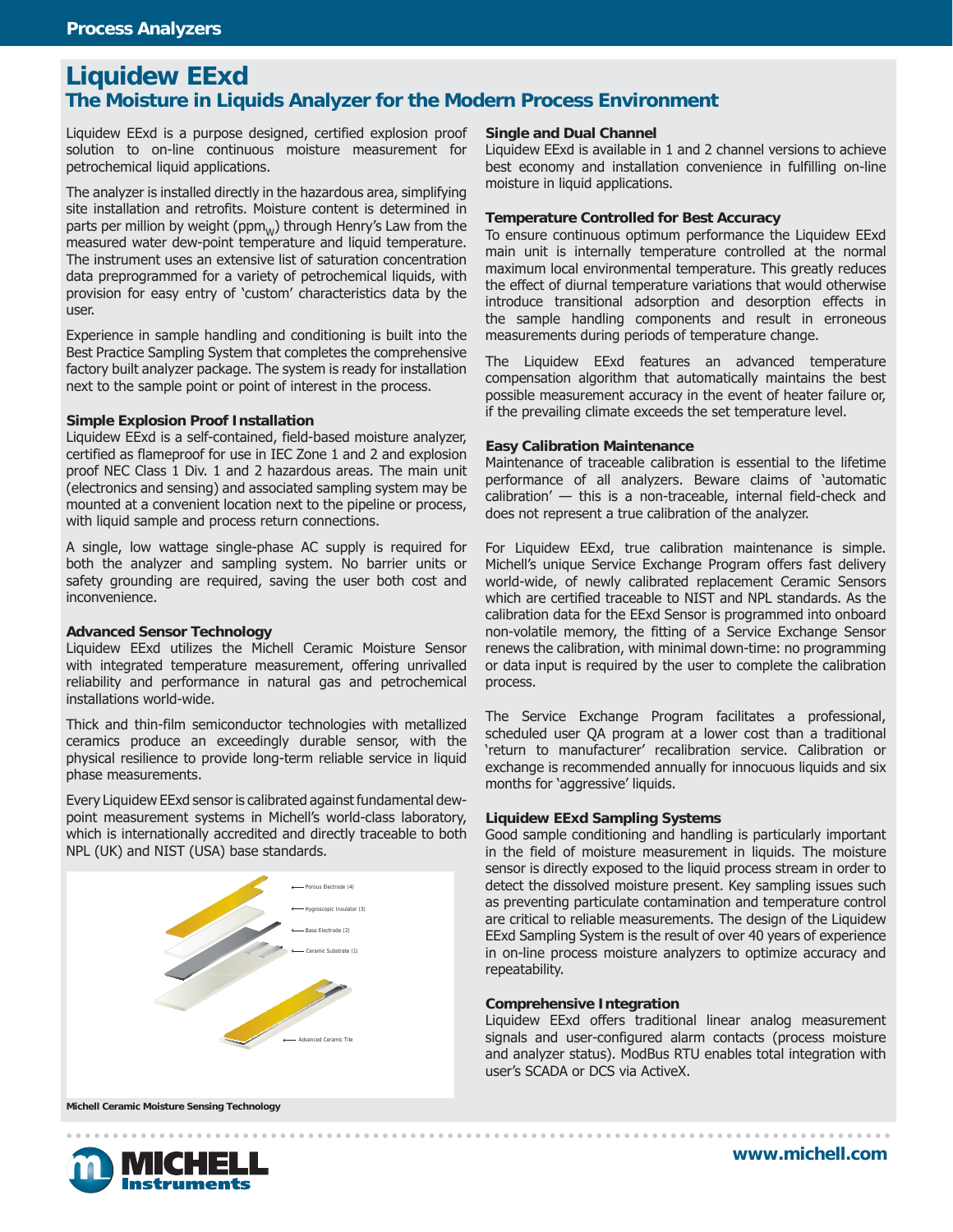## **Liquidew EExd Best Practice Sampling System**



### **Sampling System Features**

- Certified explosion proof/EExd
- Houses analyzer main unit
- Remote global access options
- User-friendly display and 'touch glass' keyboard
- Outputs: alarms and analog digital communications
- $_{c}$ CSA<sub>US</sub>, ATEX and GOST Ex approved
- Measurement Units: moisture content ppm<sub>w</sub>, Preasurement onts. molsture content ppm<sub>w</sub><br>dew point °C and °F, sample temperature °C and °F
- Heating/thermostat options
- One or two-stage sample filtration
- Optional sample cooling
- Complete hazardous area installation indoor or outdoor
- Optional enclosure cooling
- Wide choice of standardized design options
- Non-standard customized solutions

## **Liquidew EExd One Channel Flow Schematic**

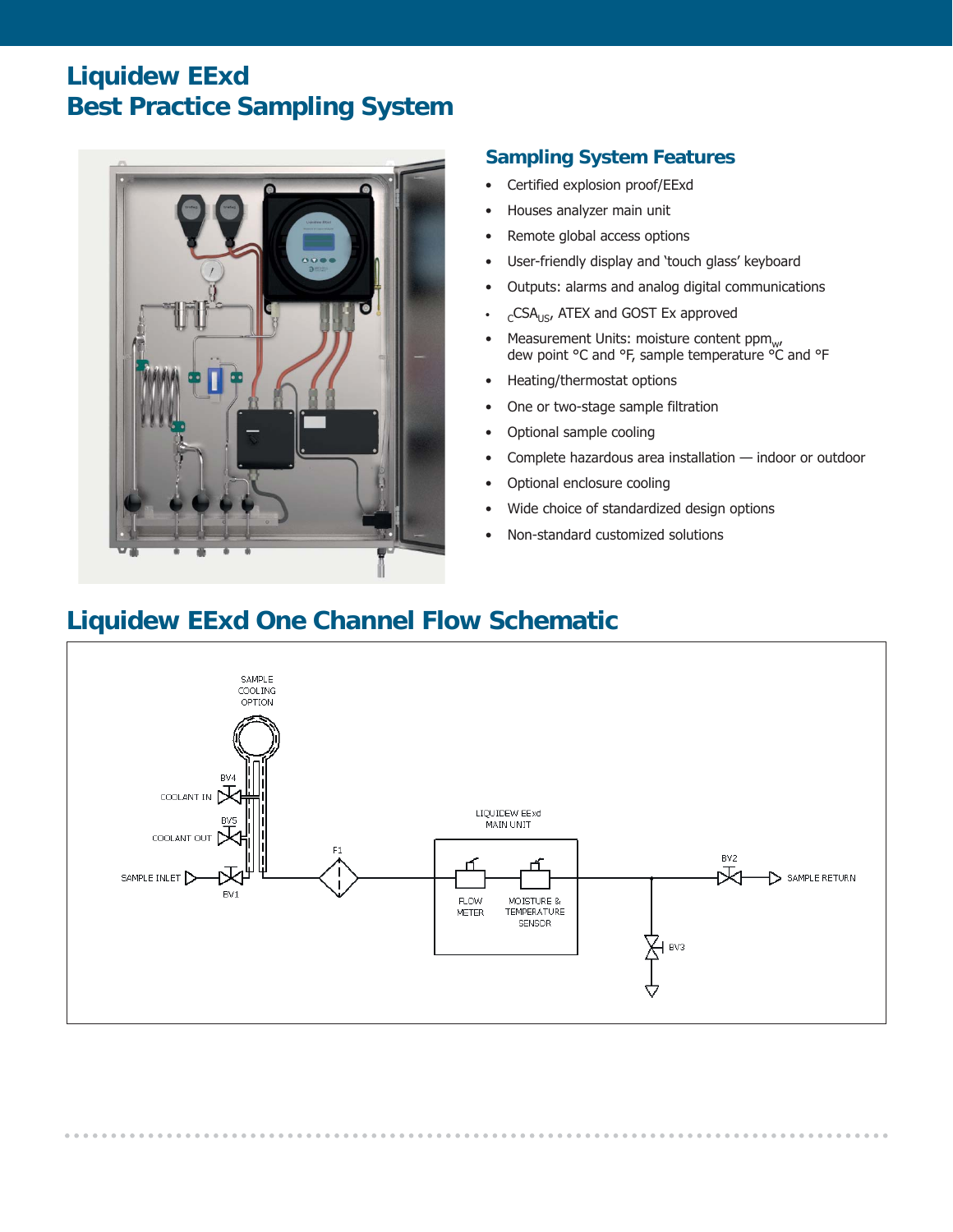

**User-friendly Liquidew EExd main unit — 'touch glass' HMI alphanumeric display, menu configuration by user**

## **Application of Henry's Law**

The measurement method utilized by Liquidew EExd relies on the fact that moisture dispersed within an immiscible nonpolar liquid, such as a hydrocarbon, acts as a gas exerting a partial pressure of water vapor and with a corresponding dew-point temperature.

With increased moisture concentration or reduced temperature, the level of saturation (saturation concentration,  $C_c$ ) can be reached specific to the fluid carrying the moisture and the prevailing temperature. Under such saturated conditions (so at a temperature below the dew point of the dispersed moisture vapor) free water globules will form within the carrying liquid.

With Liquidew EExd, the amount of dissolved moisture dispersed throughout such an immiscible process liquid is measured on-line in real time in units of  $ppm_w$  moisture content using Henry's Law:

 $ppm_{w} = C_{s}$  x e/e<sub>s</sub>

**Where** 

- ppm<sub>w</sub> = Parts per million by weight
- $C_s$  = Saturation concentration in ppm<sub>w</sub> specific to the fluid at the measurement temperature
- $\bullet$  e = Actual water vapor pressure derived from the measurement dew-point temperature
- $\bullet$  e<sub>s</sub> = Saturation water vapor at the measured temperature

Liquidew EExd offers a complete measurement range capability from low trace moisture below 1 ppm $_W$  right up to the saturation concentration specific to the fluid being measured at the analysis temperature.

The advanced firmware of Liquidew EExd provides moisture measurements in  $ppm_w$  through the application of Henry's Law using preprogrammed saturation concentration  $(C_s)$  values for the most common pure hydrocarbon liquid applications:

- Hexane n-Propane
- Isopropylbenzene Benzene
- n-butane i-butane
	-
- Propylene (propene) Cyclohexane
- 1-Butene Octene
	-

Four user-programmable tables enable Liquidew EExd to be applied to virtually any immiscible solute. For simple mixtures of solutes, a proportional combination of the  $\mathsf{C}_\mathsf{s}$  values for 2 or 3 individual substances can be applied.

For applications with complex mixture fluids, customers can enter their own  $C<sub>s</sub>$  values from their own library sources or from actual laboratory titration analysis of the fluid concerned.

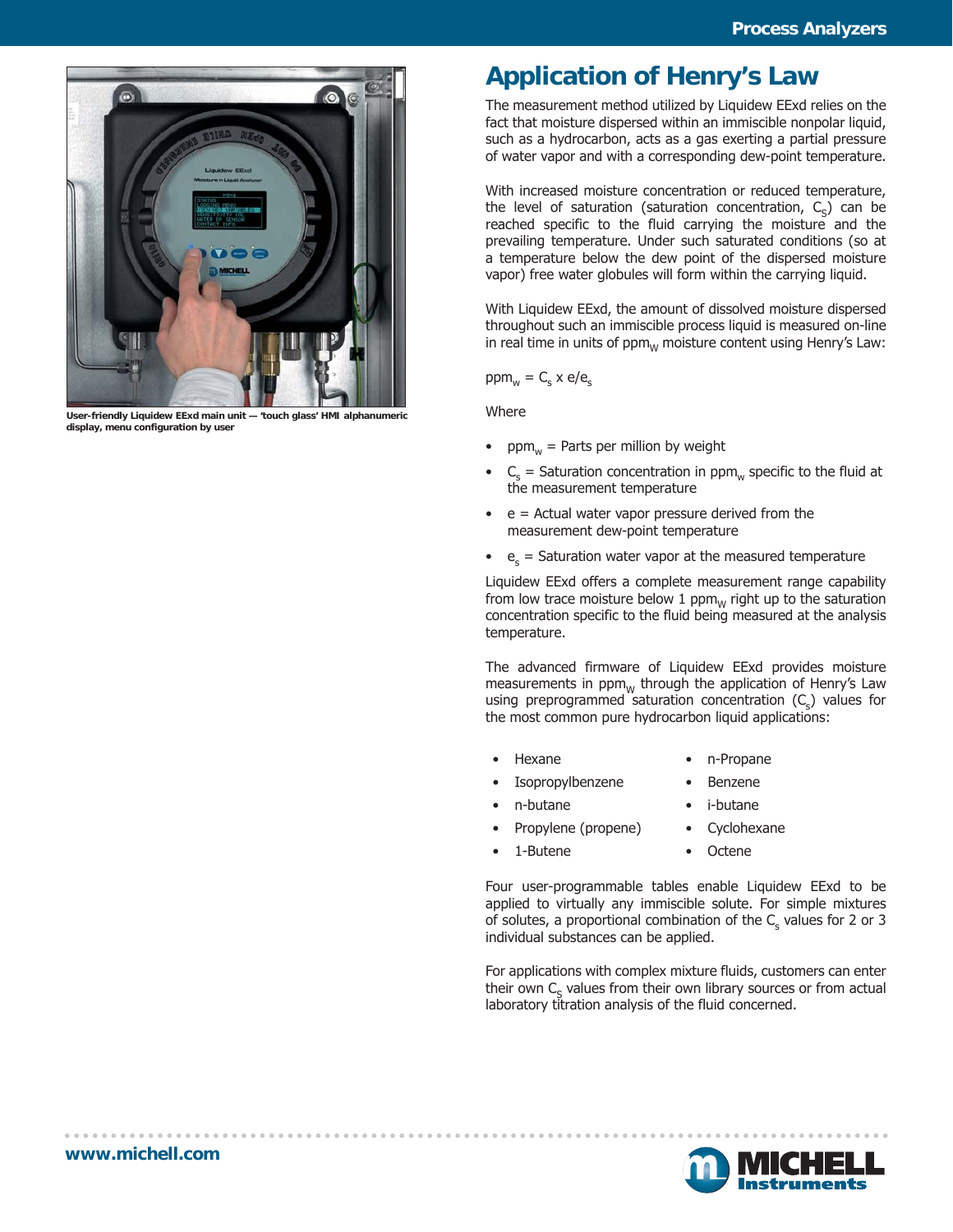## **Technical Specifications**

| <b>Main Unit - Measurement Parameters</b>                                |                                                                                                                                                                                                                                                                                                     |  |
|--------------------------------------------------------------------------|-----------------------------------------------------------------------------------------------------------------------------------------------------------------------------------------------------------------------------------------------------------------------------------------------------|--|
| <b>Channel configuration</b>                                             | Single and dual channel                                                                                                                                                                                                                                                                             |  |
| <b>Moisture content</b>                                                  | $ppm_{W}$                                                                                                                                                                                                                                                                                           |  |
| Temperature                                                              | °C and °F                                                                                                                                                                                                                                                                                           |  |
| Water dew point                                                          | °C and °F                                                                                                                                                                                                                                                                                           |  |
| Sample flow rate                                                         | Status indication: LOW-OK-HIGH<br>$(<0.1$ to $>0.3$ NI/min)                                                                                                                                                                                                                                         |  |
| <b>Sensor Technology</b>                                                 |                                                                                                                                                                                                                                                                                                     |  |
| <b>Moisture sensor</b><br>technology                                     | Michell Ceramic Moisture Sensor                                                                                                                                                                                                                                                                     |  |
| <b>Calibration range</b>                                                 | $-100$ to $+20^{\circ}$ Cdp ( $-148$ to $+68^{\circ}$ Fdp)                                                                                                                                                                                                                                          |  |
| <b>Measurement range</b>                                                 | $-120$ to $+30^{\circ}$ Cdp ( $-184$ to $+86^{\circ}$ Fdp)<br>$(0.001$ ppm <sub>w</sub> to saturation)                                                                                                                                                                                              |  |
| Accuracy<br>Dew point<br><b>Moisture content</b><br>Analysis temperature | $\pm 1$ °C ( $\pm 1.8$ °F) between -59.9 & +20°Cdp (-75.8<br>& +68°Fdp); ±2°C (±3.6°F) between -60 &<br>$-100^{\circ}$ Cdp (-76 & -148°Fdp)<br>$\pm 10\%$ of reading<br>$\pm$ 20% of reading<br>Accuracy $\pm 0.2$ °C ( $\pm 0.36$ °C)                                                              |  |
| <b>Resolution</b>                                                        | $0.1$ °C (0.18°F) between +20 and -80°Cdp                                                                                                                                                                                                                                                           |  |
|                                                                          | $(+68$ and $-112^{\circ}$ Fdp)<br>$1^{\circ}$ C (1.8°F) between -80°Cdp and -100°Cdp<br>$(-112$ and $-148$ °Fdp)                                                                                                                                                                                    |  |
| <b>Temperature coefficient</b>                                           | Algorithm compensation $(-20 \text{ to } +50^{\circ}\text{C})$                                                                                                                                                                                                                                      |  |
| <b>Operating pressure</b>                                                | Max. 80 barg / 1160 psig                                                                                                                                                                                                                                                                            |  |
| <b>Sample flow</b>                                                       | Up to $1$ I/min (0.1 to 0.2) recommended                                                                                                                                                                                                                                                            |  |
| HMI                                                                      |                                                                                                                                                                                                                                                                                                     |  |
| Keypad/interface                                                         | Capacitive touch-screen through glass                                                                                                                                                                                                                                                               |  |
| <b>Display</b>                                                           | Vacuum fluorescent                                                                                                                                                                                                                                                                                  |  |
| Datalogging                                                              | A rolling maximum of 150 data logs is available;<br>Each log records time, date, moisture and<br>temperature values for each channel;<br>5 minutes minimum and 60 minutes maximum<br>logging intervals can be set by the user                                                                       |  |
| <b>Communications and</b><br>output                                      | Two non-isolated 4-20 mA per measurement<br>channel; 500 $\Omega$ maximum load; range and<br>parameter settable by user;<br>Modbus RTU @ 9600 baud-rate;<br>alarms: Two volt free contacts per channel;<br>one process value and one instrument status; also<br>available via Modbus communications |  |
| <b>Enclosure</b>                                                         |                                                                                                                                                                                                                                                                                                     |  |
| <b>Type</b>                                                              | Flameproof EExd                                                                                                                                                                                                                                                                                     |  |
| Construction                                                             | Cast copper-free aluminium (IP66/NEMA 4)                                                                                                                                                                                                                                                            |  |
| <b>Finish</b>                                                            | Chromate primer, polyester P9010 powder coated<br>(black) - meets BS3900                                                                                                                                                                                                                            |  |
| General                                                                  |                                                                                                                                                                                                                                                                                                     |  |
| Sample connections                                                       | 1/8" NPT (ATEX / IECEx) or 1/4" NPT (CSA)<br>(female)                                                                                                                                                                                                                                               |  |
| Weight                                                                   | 21kg (46.3lbs)                                                                                                                                                                                                                                                                                      |  |
| <b>Operating supply</b><br>voltage                                       | 90 to 260 V AC, 47/63 Hz, 180 W - main unit                                                                                                                                                                                                                                                         |  |
| <b>Operating environment</b><br>Indoor/outdoor                           | $-20$ to $+60^{\circ}$ C ( $-4$ to $+140^{\circ}$ F); max 95% RH                                                                                                                                                                                                                                    |  |

| <b>Certification</b>            |                                                                                                                 |
|---------------------------------|-----------------------------------------------------------------------------------------------------------------|
| Hazardous area<br>certification | ATEX II 2G Ex d IIB + H2 Gb T5 (-40 $\degree$ C to 44 $\degree$ C)<br>T4 (-40 $^{\circ}$ C to +60 $^{\circ}$ C) |
|                                 | IECEX Ex d IIB + H2 Gb T5 (-40 $\degree$ C to +44 $\degree$ C)<br>T4 $(-40^{\circ}$ C to $+60^{\circ}$ C)       |
|                                 | cCSAus Class I, Division 1, Group B, C, D, T4<br>Tamb -40 $^{\circ}$ C to +60 $^{\circ}$ C                      |
|                                 | TC TR Ex 1Ex d IIB + H2 T4, T3 Gb $(-40^{\circ}$ C to<br>$+60^{\circ}$ C)                                       |
| <b>Pattern Approval</b>         | GOST-R, GOST-K                                                                                                  |

\*Available to customer specific order — consult Michell Instruments.

For details of configurations and options, please refer to the **Liquidew EExd Order Codes** list. If not appended to the end of this datasheet, copies are available from the Michell Instruments website or from your local Michell Instruments office.